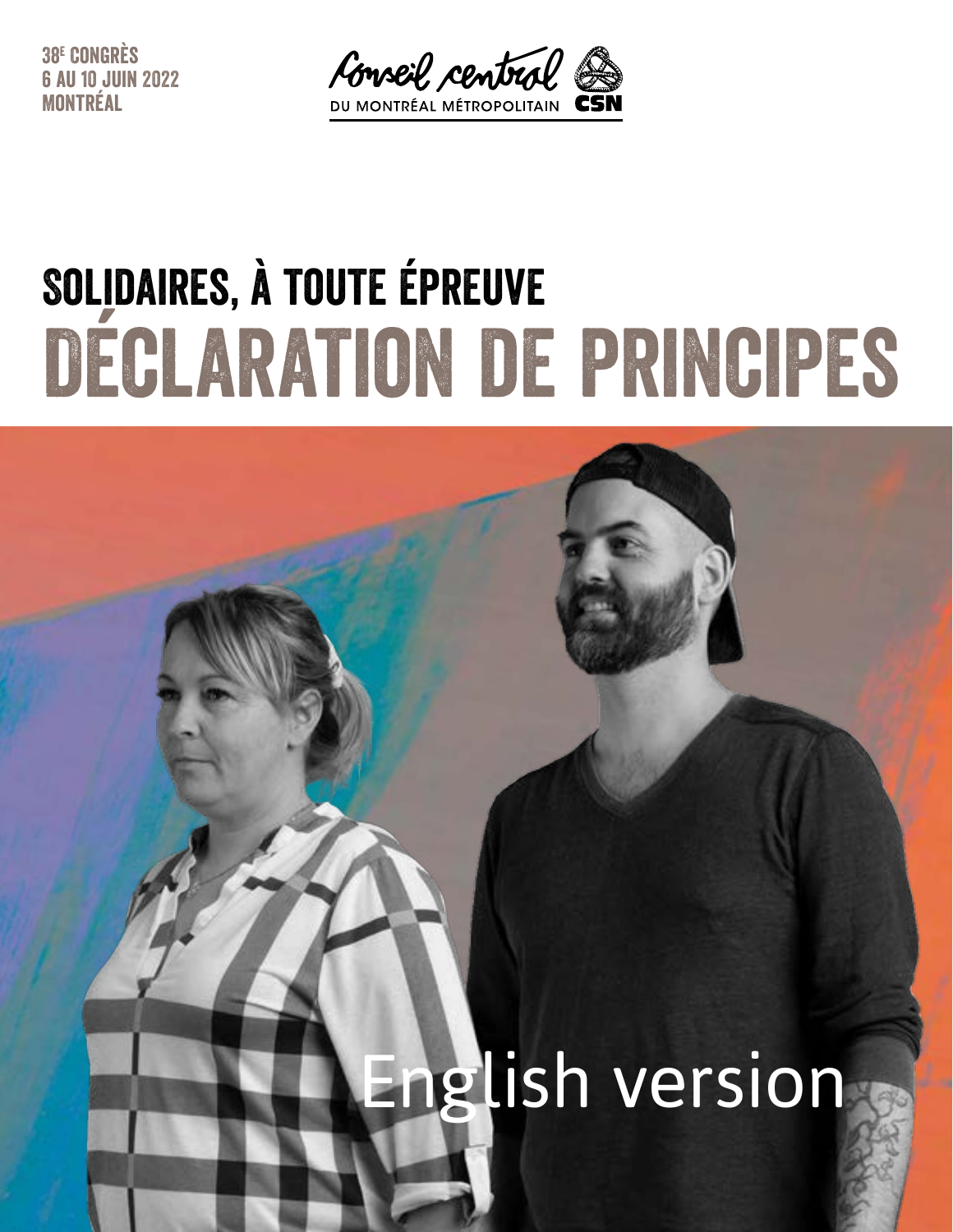### **Introduction to the Statement of Principles**

**The Statement of Principles is the fundamental text of the Conseil central du Montréal mé-tropolitain–CSN.** It reflects the values of justice, solidarity, equality and freedom that have guided our organization's union action since its foundation. The tone of the text recalls the activist and mobilizing tradition of our union practices.

This statement presents our social project, a true alternative to capitalist ideology. We want this text to be read, disseminated and discussed in affiliated unions. We want activists to be inspired by the ideas contained within it.

This is a new edition of a text first written in the 1970s under Michael Chartrand, then revised in 1990 **and 2010**. We have taken great care to preserve the principles and union legacy associated with it.

Moreover, new battlefronts have emerged due to the evolving situation, such as environment **and climate change**, as well as **other** concerns such as **right to the** city, **right to housing** and citizen participation. The rise in conservative ideas has required us to reaffirm the principle of the right to abortion. We have devoted a significant space to the urban dimension as we work mainly in the metropolitan area. In addition, we have placed particular emphasis on the reality of Indigenous peoples in **Nunavik, in Eeyou Istchee Baie-James, on the Island of Montréal and in Laval.**

**The values presented in the Statement of Principles have a universal reach. However, theirwording reflects the convictions and aspirations of a specific time and place; this is why they need to be regularly revised. The 2022 version of the Statement of Principles fulfills this role. The Conseil central du Montréal métropolitain believes that future generations of activists will always be better positioned to consider the plurality of social movements and workers to build a better inclusive and cohesive world together.**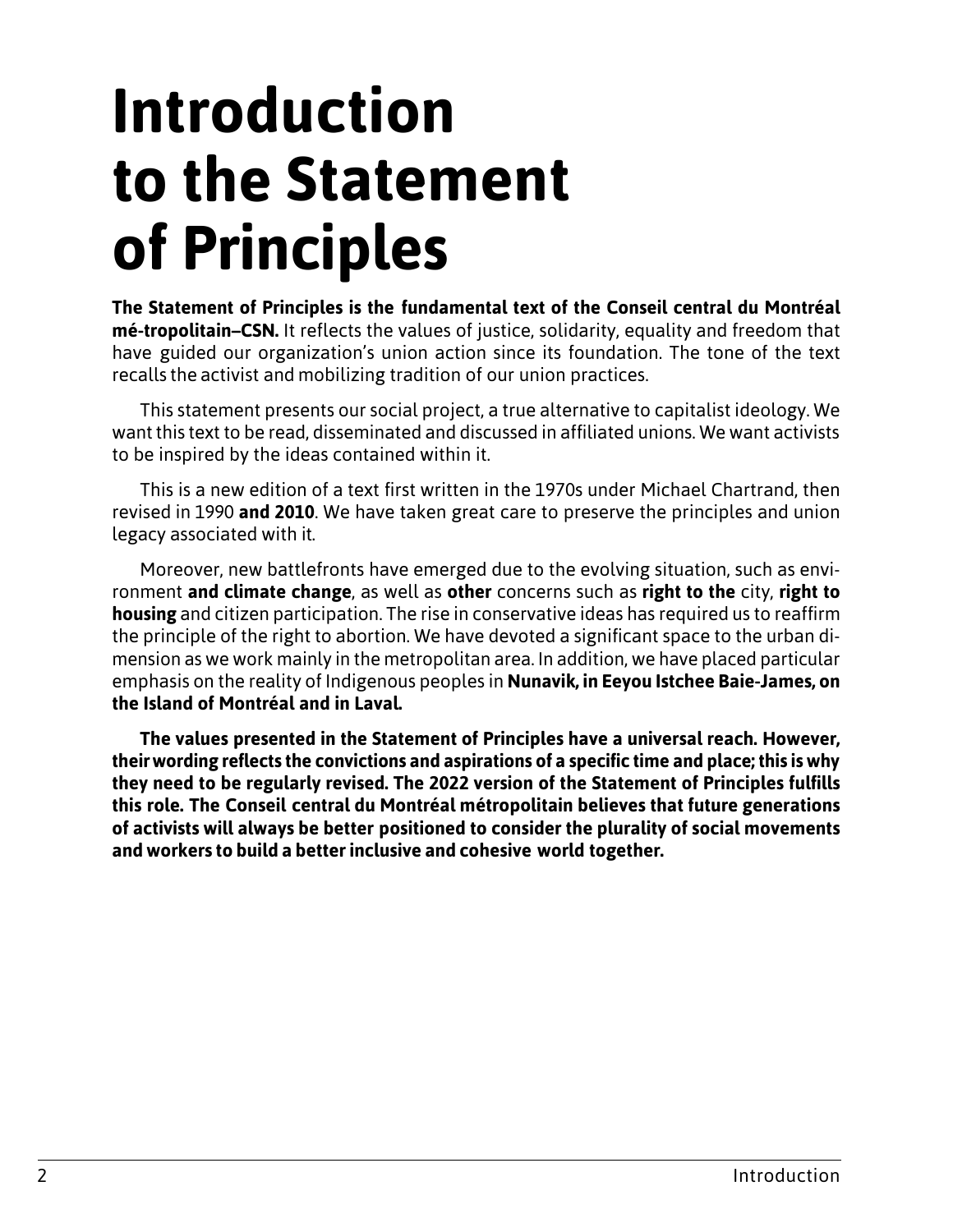### **Statement of Principles**

#### **The principles that underlie our work**

We, members of the Conseil central du Montréal métropolitain–CSN11, **adhere** to the principles of this organization of workers grouped together in unions on a regional basis **covering the Island of Montréal, Laval, Nunavik, and Eeyou Istchee Baie-James**. Its democratic workings are guaranteed by this Statement of Principles and its Constitution and By-Laws, drawn up to reflect our values. The central council is affiliated with the Confédération des syndicats nationaux.

Our chosen purpose is to advocate for the interests of workers and the working class. Our unionism grows and flourishes in action and solidarity. Our union struggles are aimed at expanding our rights, improving working and living conditions, **fighting against all forms of discrimination, systemic and otherwise, from an intersectional perspective**, and defending the common good. They oppose all forms of exploitation, here and elsewhere. Our action is linked to the struggles of the Americas and the rest of the world.

This is why the central council engages resolutely in social, economic, **environmental**, and political struggles to build a democratic society that is more just and fair, in a world that is inclusive and respectful of our values.

It defends the fundamental values of justice, solidarity, equality, freedom, democracy, and peace.

It stands for combative trade unionism that strives for unity, solidarity, and democracy and unions that listen to their members, are sensitive to human distress, and promote solidarity in the face of inequalities **and discrimination**.

Its practices are based on support from and mobilization of its members to establish bargaining leverage to advance their common demands. It considers labour unity to be vital because it is also the tangible sign of workers' determination to build new social relations.

It builds its union action through its struggles **and engagement** as part of coalitions; it develops the broadest possible alliances with other union organizations and progressive social movements. It mobilizes on various fronts, such as the anti-poverty struggle, the integration **of everyone** into the labour market, **regardless of origin, gender identity, sexual orientation, or beliefs**, more rights for non-unionized workers, and access to unionization for atypical workers.

It asserts that in the dominant context of a globalized economy and global markets, it is all the more necessary to respond with genuine globalization of workers' rights. This is why it advocates indispensable solidarity among peoples and support for the struggles of union and social movements in all countries to improve democratic, social and cultural rights everywhere, **especially those of Indigenous peoples**.

Our social combat is multi-faceted, diverse, **and inclusive**. The central council encourages and supports those **people marginalized or excluded** from the sphere of work as well as various **feminist**, Indigenous, **LGBT+, cultural, anti-racist, environmental, interna-**  $^{\rm 1}$  Hereafter, the term "central council" will be used instead of the full name.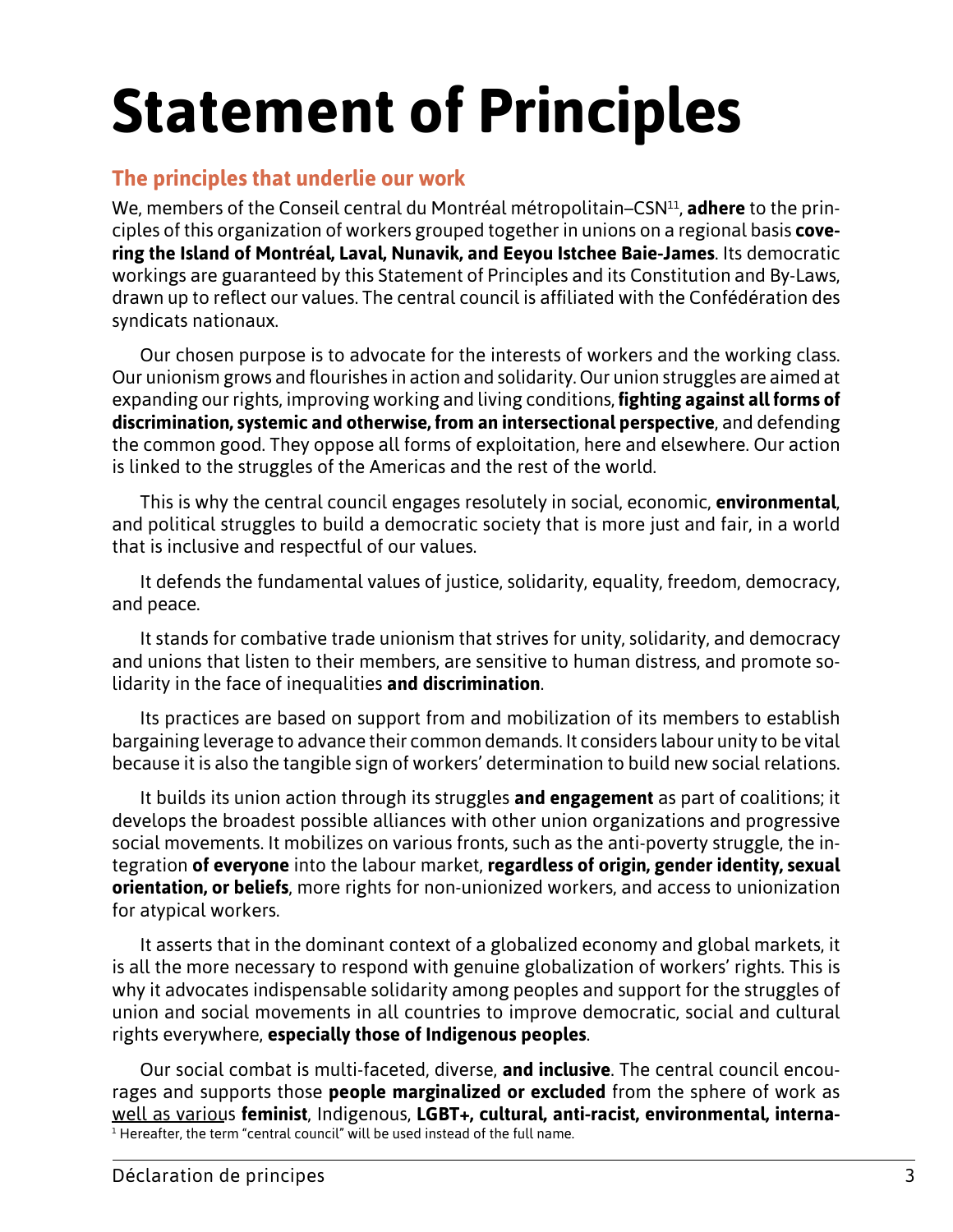**tional solidarity,** regional development, or urban life **movements that share its principles**. It wages the necessary war on war and stands for peace and lasting improvements in the living conditions of all peoples of the world without exception.

Our union action is independent of employers, political parties, governments, or any other group that is foreign to our interests.

#### **We want the central council to act**

The central council defends democracy and asserts that only a democratic political system can guarantee its citizens the freedom and **opportunity to achieve their potential**. It considers it necessary to reiterate that economic, social, and cultural democracy are integral to political democracy, **as is the proportional nature of its voting system**.

The central council works for the renewal of democracy. It believes that we must overcome the democratic deficit of our current political system and all work together to build a new democracy that will inspire us, safeguard our rights, and ensure our future—a democracy that is representative and participatory, that motivates the population, and that stimulates its desire to contribute to the organization of society. Naturally, this democracy must also be asserted in the workplace.

The central council believes that a democratic government must provide the population with services whose public character is the only guarantee that they will be universal and accessible. To safeguard the mission and autonomy of government organizations **and agencies**, the central council opposes the participation of business or private foundations in the funding of government bodies. Furthermore, this form of State asserts its separation from religious institutions **and is thereby secular**.

The central council has the conviction that all social progress is rooted first in an individual and collective desire for freedom, emancipation, and autonomy. Collective rights, in particular the right to organize, the right to free collective bargaining, and the right to strike, lend support to this desire for freedom. Thus, collective rights are a guarantee of individual rights.

The central council calls for a truly egalitarian society. This is why it undertakes to promote not only equality, but also solidarity and all forms of diversity. The central council leads the fight against all forms of discrimination, **systemic or otherwise**, on the grounds of language, nationality, ethnic origin, sex, pregnancy, sexual orientation, **gender identity**, marital status, age, religious convictions, handicap, background, or social condition. It asserts the equality of **people** and combats **colonialism**, sexism, homophobia, **transphobia,**  racism, and all forms of harassment.

**The fight for true equality and against all forms of systemic discrimination must include challenging institutional inequalities and routine practices that reproduce unequal treatment. It is a matter of recognizing and combatting the fact that economic, social, political and cultural life is organized in such a way so as to favour the accumulation of disadvantages for groups experiencing systemic racism and discrimination. It also requires recognition of the fact that Quebec and Canada had organized slavery and colonialism, and this past served as a model for institutions and practices by perpetuating those norms, categorizations and hierarchies that generate and reproduce the systemic character of discrimination, particularly in relation to access to high-quality employment and public services.**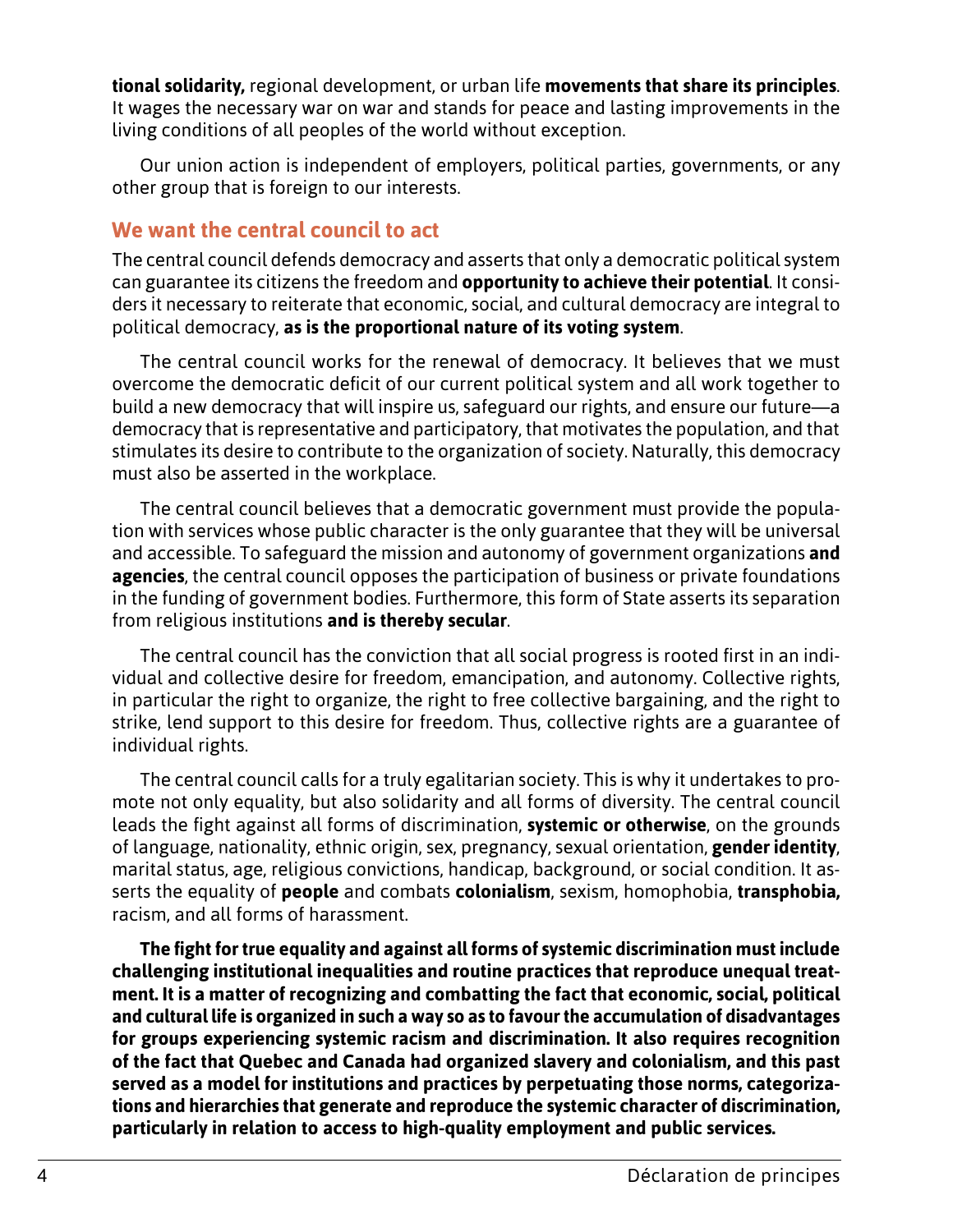**The central council** recognizes the right of women to accept or refuse motherhood and demands proper services that allow them to exercise this right, **without leading them to fall into hardship**. These include abortion rights won thanks to women's mobilization.

**Finally, recognizing the right of women to control their own bodies also requires denouncing and fighting forced sterilizations in Quebec, the rest of Canada, and the world**. **Furthermore, the central council denounces genital mutilation; it must end**.

#### **It also recognizes that family-work-study balance is an important condition for social equality.**

The central council considers that the family in all its forms is a kind of collective wealth. The family is a place of special importance for exchanging views, imparting values, and expressing solidarity between generations, and is entitled to have its responsibilities fully recognized.

The central council calls for an economy that serves the common good and therefore combats the prevailing capitalist ideology and defends a fair distribution of wealth. It asserts the responsibility of the government, acting in citizens' stead, to intervene in economic affairs and regulate them to foster the common good, equality, social justice, labour-market integration, job protection, and the environment.

The central council demands that local and foreign businesses assume their social responsibility. It is up to the government to establish the necessary procedures for monitoring and transparency in this regard. **Employees and all workers, regardless of their employment relationship, must be informed about their employer's** financial situation **and make decisions related to production and organization of work**.

The central council also urges workers and their unions to fight for more democracy in their workplaces. It strongly encourages them to demand the right to participate in decisions about the direction of the business or institution, training for employees, occupational health and safety, **the fight against discrimination in the workplace,** and responsible environmental practices.

The central council supports social- and solidarity-based economy initiatives and projects that respect union rights. Jobs created in this sector must not compete with jobs in the public sector. **They must receive all the necessary support, with regard to both finances and training, to be of high quality.** Fair trade, responsible consumption and sustainable development are extensions of union action. The central council demands that trade respect human rights, social rights, and fundamental rights at work, in particular the right to organize, and contribute to reducing our environmental footprint. Changing consumption habits contributes to building a society that is more just and more respectful of the environment.

The central council demands the right of every person to have access to work that is decent and well-paid. The right to work is part of the right to human dignity. This is why the central council demands a minimum wage that truly allows a person to overcome poverty, have a genuine right to organize, and have access to an easier procedure for unionization. It calls for respect for the right to free collective bargaining and the right to strike in order to obtain working conditions that allow workers to live full and fulfilled lives. It also demands a shorter work week.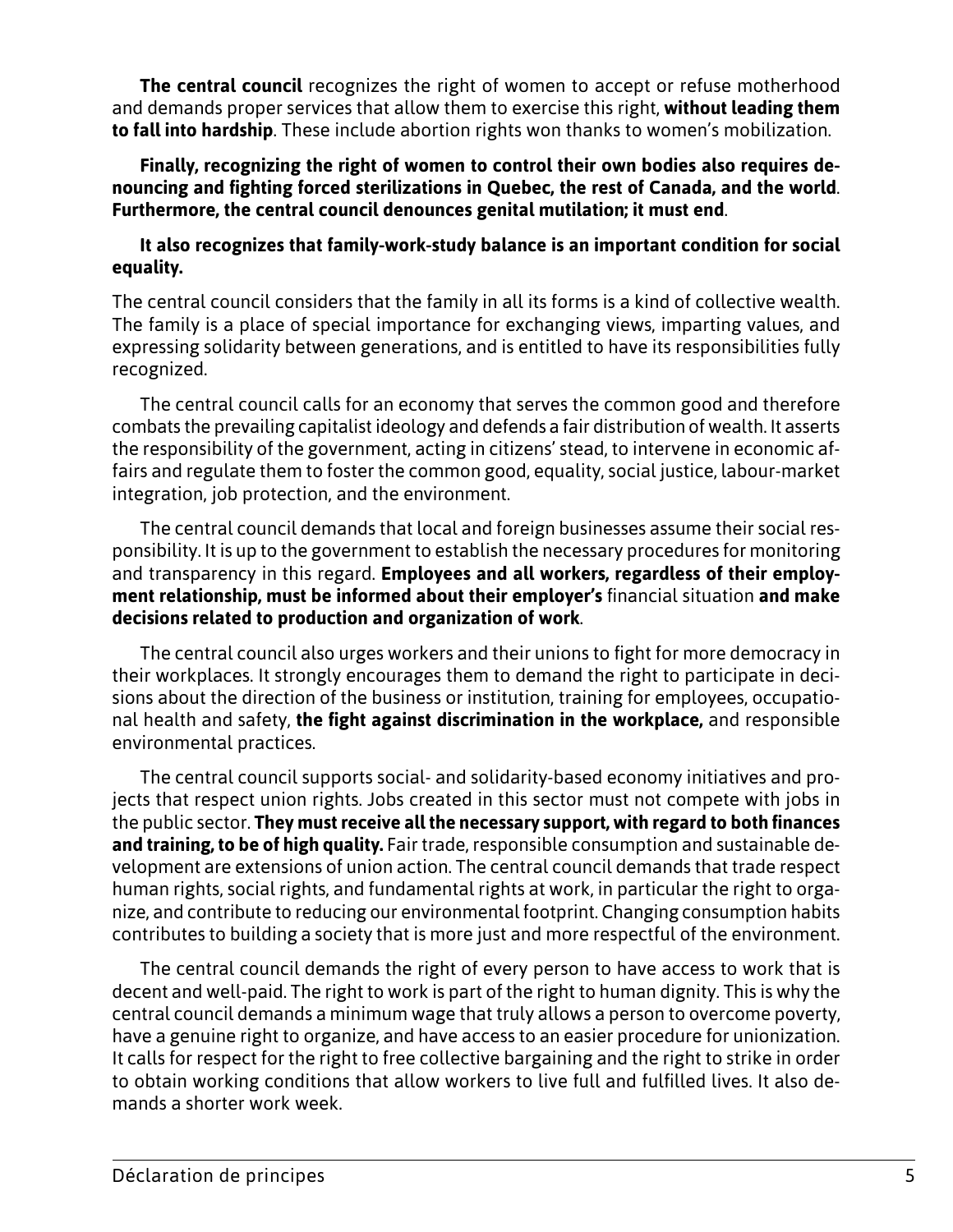The central council fights for equal treatment of workers of all genders. It calls for specific social protection for all forms of atypical work and therefore better protection for non-regular, casual or isolated workers, who must be able to join together to defend their rights and their demands.

The central council demands the right to health, which is a corollary of the right to life. The government must guarantee access to health services for the entire population. This is why the central council asserts the need for a public health-care system that is free, universal, and democratically controlled. It is totally opposed to any privatization, even partial, of Quebec's health- care system.

The central council also points out that workers' health is still all too often ruined in sweatshops or factories with dangerous working conditions. It therefore demands that employers, overseen by the government, provide good working conditions and a healthy environment and promote safety and prevention through concerted action.

The central council asserts the right to a genuinely good quality of life and for that, workers must have a real say in their living and working conditions. These include the right to a wholesome environment—one that is safe, healthy, and free of discrimination, harassment, and all forms of violence—that enables people to develop fully and that safeguards their physical and psychological health.

For the central council, development can**not** be seen in purely economic terms. It must integrate two other components of sustainable development, namely social development and ecological development. Moreover, to be sustainable, development must also be viable **and respect the rights of Indigenous peoples**. It must meet the needs of today without jeopardizing the capacity of future generations to meet their own needs. This is why the central council is fighting on new fronts to protect air and water quality, **combat climate change**, guarantee food security, protect green spaces in urban areas, encourage and develop public transit, protect biodiversity, and reduce greenhouse gases.

The central council condemns the commodification of water, an irreplaceable resource that is an essential element **for** life.

The central council defends the right to education for all, youth and adults alike. The right to education must also encompass intercultural education, education on citizenship, health, the environment, the economy, and job-related training. Education must be accessible, universal, public, free, and of good quality.

For the central council, education is also a condition for democracy in practice. It must be aimed at respecting rights and freedoms. It is an instrument of social justice, emancipation and individual and collective development.

The central council advocates a single, integrated, non-denominational public school system that fosters all forms of learning aimed at the fulfillment of human beings **from early childhood to university**. It is in favour of the continuation of co-ed schools. For the central council, education is a way of learning French, the official language and common language of Quebec society. **The central council recognizes the right of Indigenous peoples to control their education systems, including their languages and cultures. It also demands that curricula be revised in the provincial education system, in collaboration with Indigenous authorities, to better address Indigenous realities**.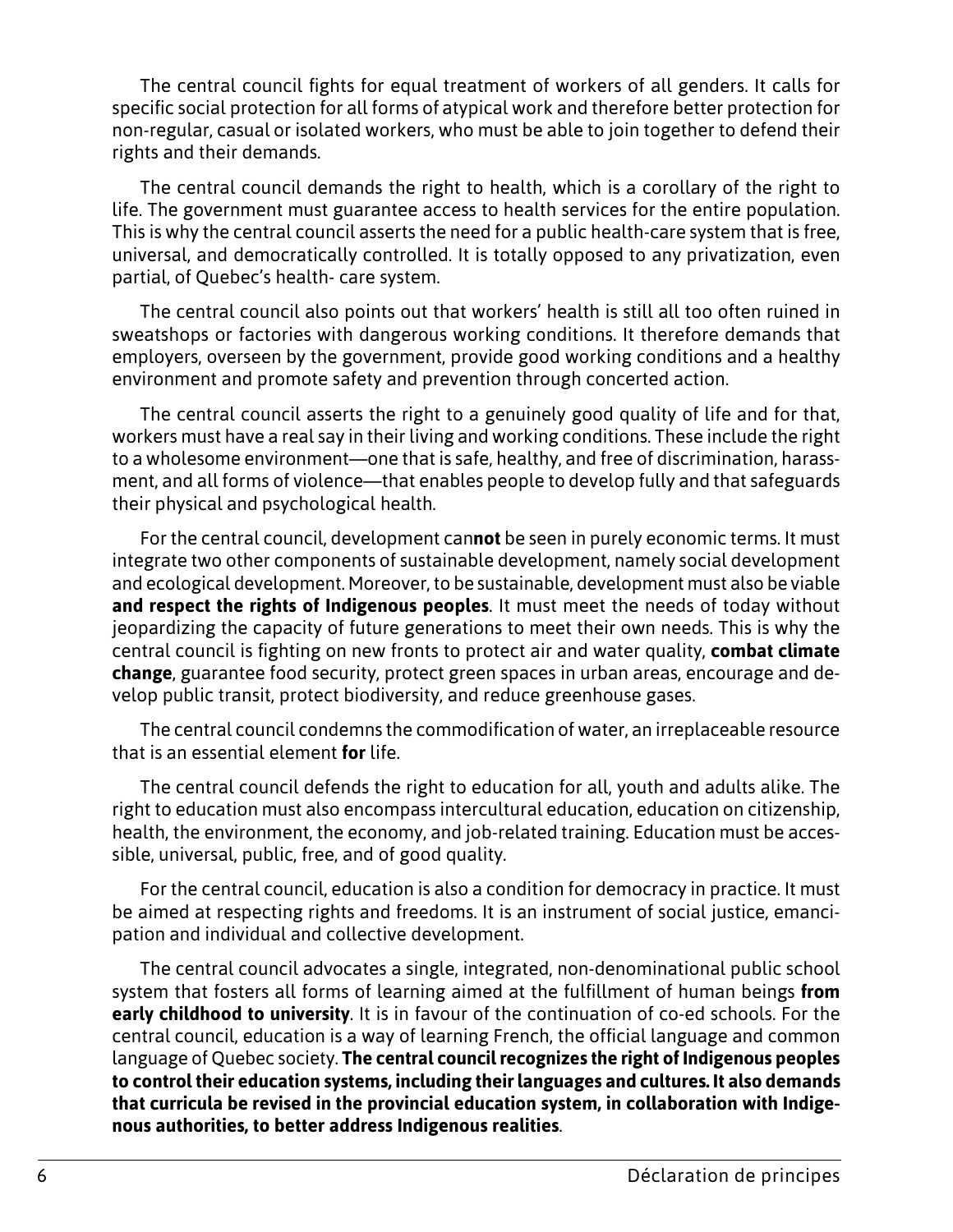The central council defends the right to information and freedom of expression because access to independent, critical information is a cornerstone of democracy, along with freedom of expression. The government has the duty to regulate to guarantee the dissemination of information through media that are independent of private interests or government intervention. It must allow access to information and the media, protect privacy, and encourage freedom of expression, creativity, and original productions.

The central council is opposed to the concentration of media ownership and encourages the emergence of alternative media that provide a voice for all forms of diversity and a mix of different opinions.

The central council asserts the right to culture and freedom of creativity because these are essential dimensions of collective life, just as social and economic aspects are. The central council demands access for all to the cultural life that lies at the heart of our society. The diversity and originality of culture is expressed in different social and artistic forms. Cultural spaces for creation, production, and dissemination must allow for the fulfillment of creators, producers, and the population as a whole.

The central council defends the right to full urban life and citizen participation. The territory on which it is active is bursting with rich and varied economic, cultural, and ethnic life. It therefore encourages greater convergence among various interests for the purpose of furthering the common good.

The central council wants a green and inclusive city where democracy is practised in daily life, where citizens have a say in local life, and where their thirst for social justice cannot be ignored.

Development on the Island of Montréal and the territory of Laval should foster urban life on a human scale, based on sustainable development principles and urban development that allows for inclusion, social interaction, social justice, diversity, and participatory democracy.

The city must combat social inequalities by remaining a place that is accessible for everyone who wants to live there, regardless of income. There must be enough good-quality social housing, reasonably priced rental units, and affordable homes to house low-income individuals and families.

The central council wants residents of its territory to have genuine access to collective **and active** transportation and therefore demands that **public transit systems be developed**. It demands that public decision-makers at all levels of power reinvest in public transit and encourage a reduction in greenhouse gases.

The central council advocates respect for cultural differences, in accordance with the *Montréal Charter of Rights and Responsibilities*. This implies equality in employment, non-violence inintercultural relations, and **the fight against all forms of prejudice, discrimination, and racism, systemic or otherwise.**

The central council invites us to participate in democratic life, to get involved in neighbourhood life, and to make life in our city ours.

**The central council advocates the full participation of Indigenous nations in Quebec society, with respect for their autonomy. It therefore recognizes the inalienable right to**